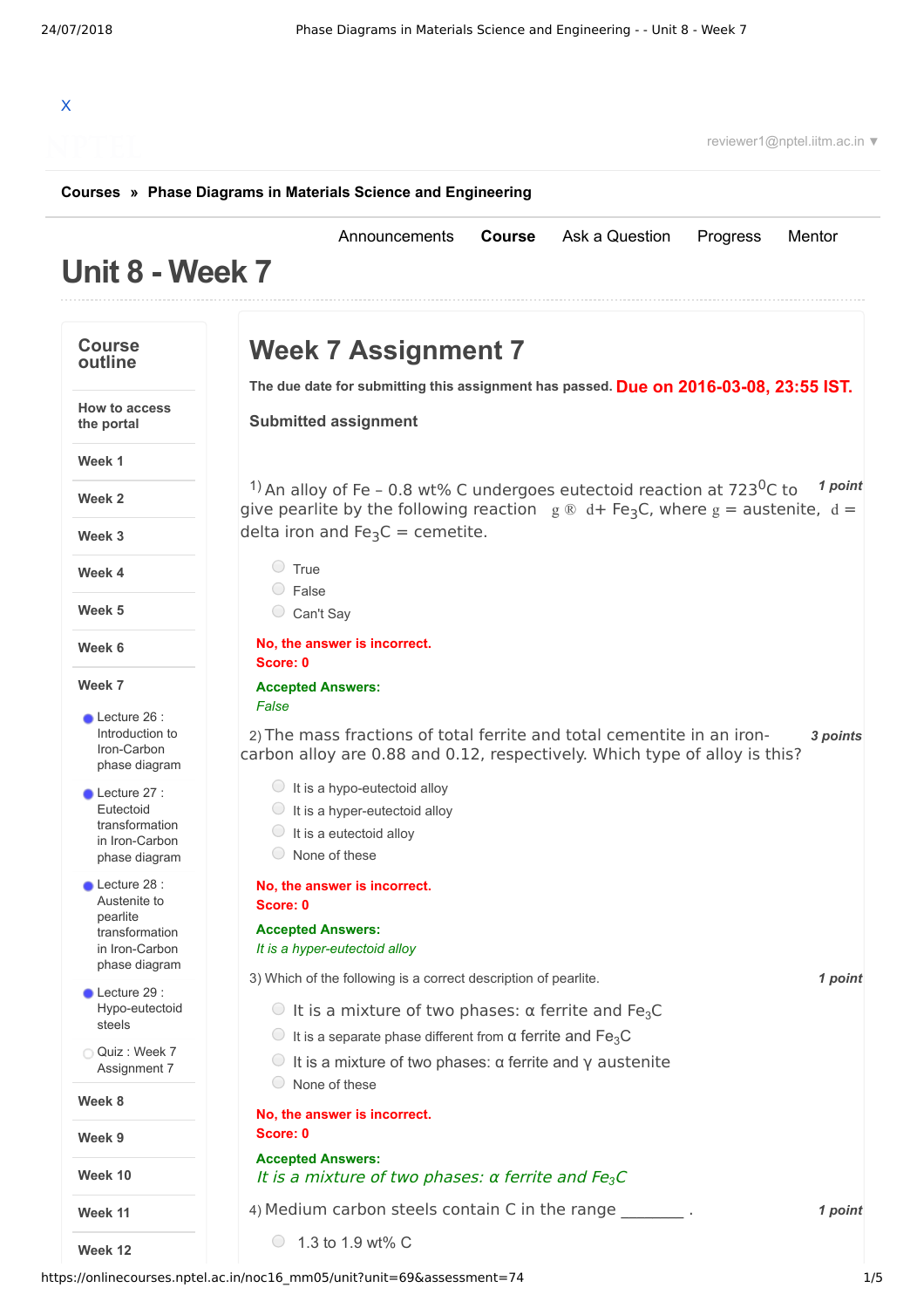**Week 13**

**Assignment Solutions**

24/07/2018 Phase Diagrams in Materials Science and Engineering - - Unit 8 - Week 7

| $\circ$ 0.8 to 1.3 wt% C |
|--------------------------|
| $\circ$ 0.1 to 0.3 wt% C |
| $\circ$ 0.3 to 0.8 wt% C |

**No, the answer is incorrect.**

**Score: 0**

**Accepted Answers:** *0.3 to 0.8 wt% C*

<sup>5)</sup> Consider 1.0 kg of austenite containing 1.15 wt% C, cooled to below 727<sup>0</sup>C. What is the <sup>2</sup> points proeutectoid phase? Phase diagram is given below.



0.87 kg pearlite and 0.13 kg proeutectoid phase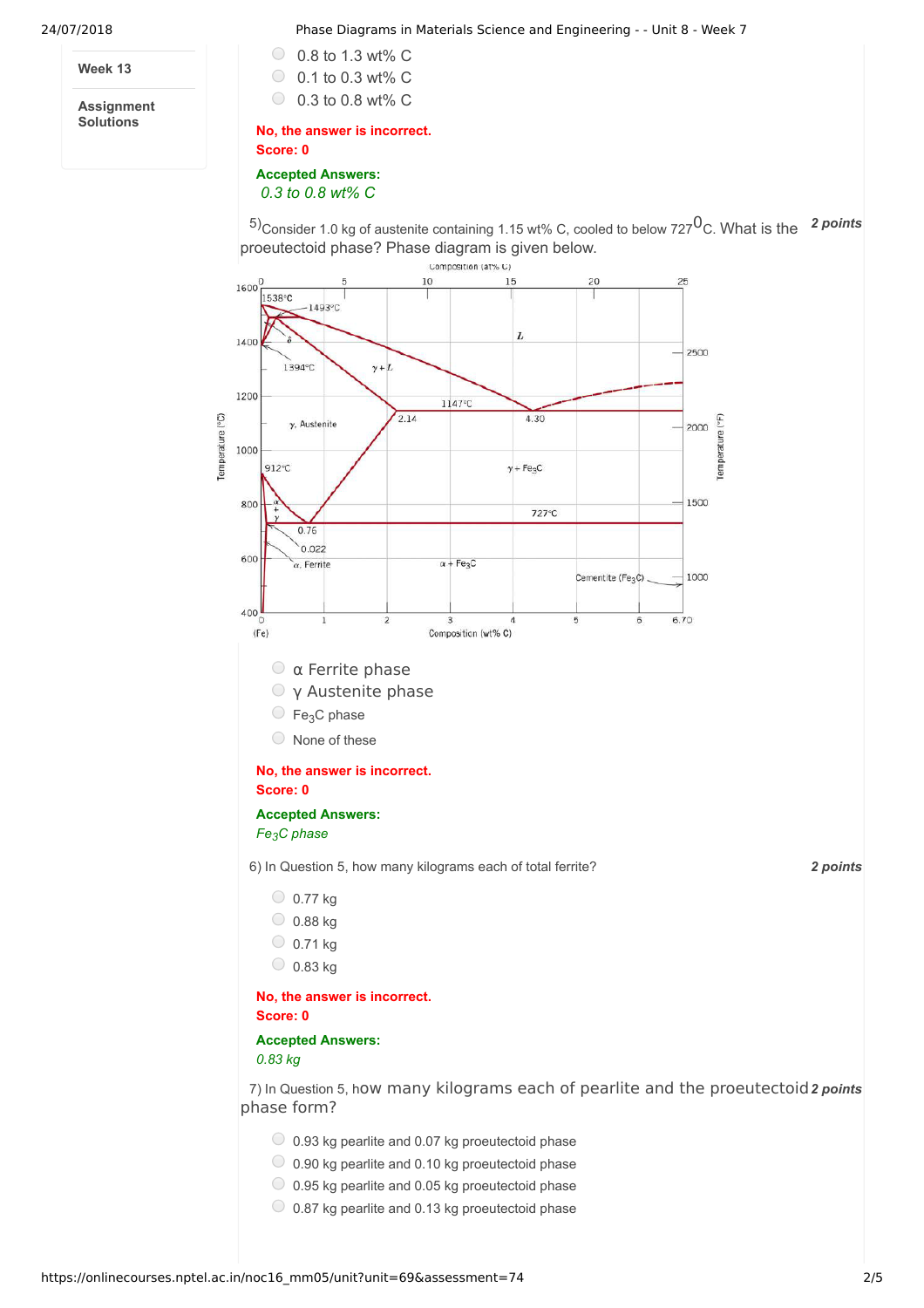24/07/2018 Phase Diagrams in Materials Science and Engineering - - Unit 8 - Week 7

**No, the answer is incorrect. Score: 0**

**Accepted Answers:**

*0.93 kg pearlite and 0.07 kg proeutectoid phase*

8) Ratio of thickness of ferrite to cementite is roughly assuming densities to be equal. 1 point

 $\circ$  5:1  $\circ$  5.5:1  $\circ$  7:1  $\bigcirc$  8:1

**No, the answer is incorrect. Score: 0**

**Accepted Answers:** *8:1*

1.9) A steel sample has slowly been cooled from austenite region to room temperature. The 3 points microstructural analysis shows that the steel contains 60 volume % ferrite and 40 volume% pearlite. Determine the carbon concentration of the steel.

```
\bigcirc 34 wt% C
\circ 25 wt% C
\circ 31 wt% C
\circ 29 wt% C
```
**No, the answer is incorrect. Score: 0**

**Accepted Answers:** *31 wt% C*

1.10) Given below is the Fe-C phase diagram. Point  $A = 0.8$  wt % C, B = 4.2 wt % C, E = 6.67 1 point wt% C,  $F = 0.02$  wt% C and G = 5 wt% C. If D = 1.2 wt% C, determine phases present and their volume % at 800°C.

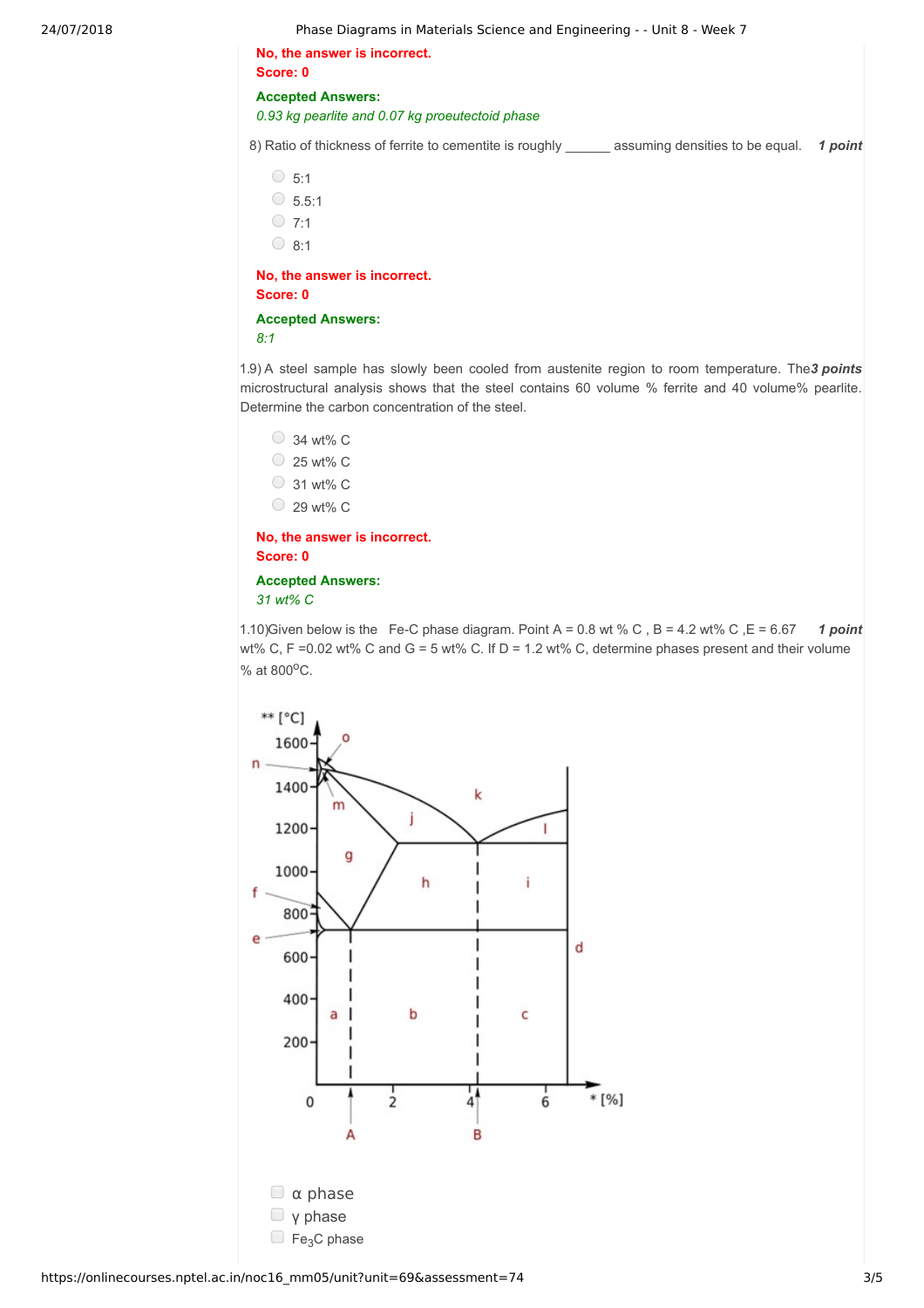24/07/2018 Phase Diagrams in Materials Science and Engineering - - Unit 8 - Week 7 11)n Question 10, what kind reaction occurs at point 'p'? Write down the 1 point 12) n question 10, consider an alloy composition G. Calculate the 2 *points* None of these **No, the answer is incorrect. Score: 0 Accepted Answers:** *γ phase Fe3C phase* reaction on cooling. (P is the point at the intersection of M, N and O phases) **Peritectic reaction** α + L --> γ Eutectoid reaction  $y \rightarrow \alpha + Fe_3C$ Eutectic reaction L  $\rightarrow$  Y + Fe<sub>3</sub>C None of these **No, the answer is incorrect. Score: 0 Accepted Answers:** *Peritectic reaction*  $\alpha$  + L -->  $\gamma$ volume% of phases present just above eutectoid transformation temperature.  $\Box$  28.9 wt% Fe<sub>3</sub>C 28.9 wt% γ 71.1 wt% γ  $\Box$  71.1 wt% Fe<sub>3</sub>C **No, the answer is incorrect. Score: 0 Accepted Answers:** *28.9 wt%* γ *71.1 wt% Fe3C* [Previous Page](https://onlinecourses.nptel.ac.in/noc16_mm05/unit?unit=69&lesson=73) **[End](https://onlinecourses.nptel.ac.in/noc16_mm05/course)**